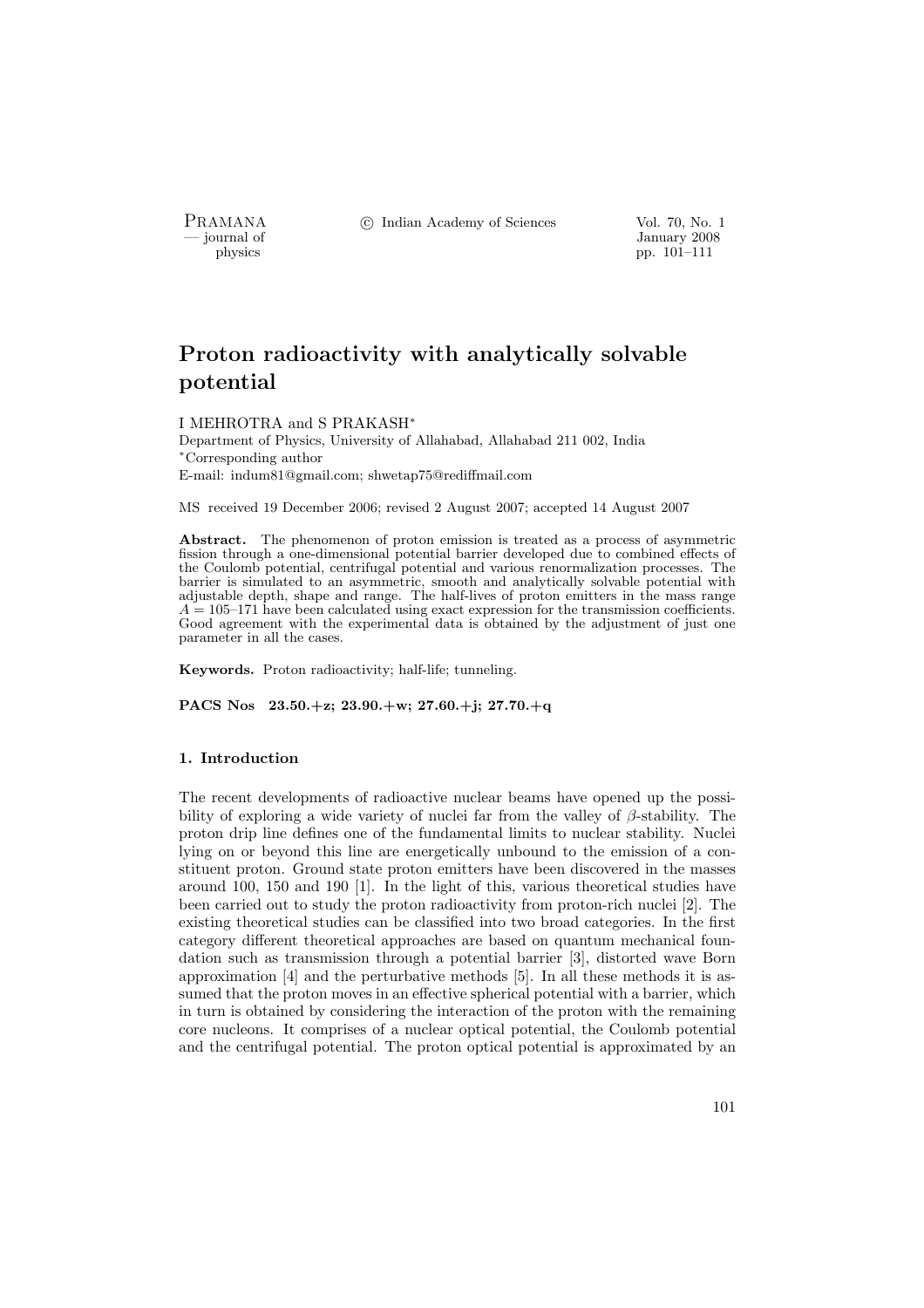average Woods–Saxon field containing the central and the spin-orbit potential terms. Half-lives of nuclei with A ranging from 105 to 171 have been calculated and good agreement with existing data is obtained [2,3].

In the second category attempts have been made to unify the processes of  $\alpha$ decay, cluster radioactivity, cold fission and proton radioactivity by using models which project the multidimensional fragmentation part into the one-dimensional motion to allow the calculations of Gamow penetrability factor [6,7]. It has been conventional to treat the particle decay and  $\alpha$ -decay of nuclei using quantum mechanical methods, while fission was studied on the basis of liquid drop model. After Strutinsky's hybrid model [8] attempts were made to understand fission on the basis of microscopic methods. Thus  $\alpha$ -decay or any other particle decay can be considered as a process of a very asymmetric fission and fission barrier is obtained by modifications in the gross liquid drop model potential arising due to various physical processes. In the work of Guzmann  $et \, al \, [9]$  the barrier potential is formed by Coulomb potential and effective surface potential in which nuclear structure effects are included by means of experimental Q values and configuration-dependent inertia coefficients. The multidimensional evolution of the system is reduced to onedimensional case by geometrical and incompressibility constraints. The resulting effective potential barrier exhibits a small inner tail. These authors have calculated the half-lives of nuclei with A ranging from 105 to 165 and have obtained values which are in good agreement with the existing data. Shanmugam et al [10] have developed a cubic inner barrier joined smoothly to an outer barrier of Yukawa plus exponential form. They have used this to calculate the half-lives of proton emitters with mass A ranging from 105 to 171. Thus in general there are different approaches for calculating the potential barrier but in all the cases the barrier can be separated into an internal part (when the separation between nascent fragments is smaller than the touching distance) and the external part (when the fragment separation is greater than the touching distance).

In the present work, following second line of approach, proton decay is considered as a process of asymmetric fission through a barrier. This barrier is represented by a highly versatile form of the potential developed by Sahu *et al* [11,12]. The potential is smooth, analytically solvable and has three parameters which control the height, range and flatness at the top. The asymmetric nature of the barrier is constructed by placing side by side two such potentials of different parameters, one representing the internal part and the other the external part and matching their heights at the touching distance. By varying the set of six parameters a variety of potentials can be generated and the versatile nature can account for various processes which renormalize the potential. The above potential has been used to calculate the half-lives of proton emitters with  $A = 105-171$  using the exact expression for the transmission coefficient across the barrier. In §2 we describe the main features of our model. In §3 model parameters are given. The results obtained are given in §4. Section 5 gives the summary and conclusions.

## 2. The model

The analysis of the large number of theoretical studies indicate that the effective barrier experienced by proton gets modified from its simple Coulomb and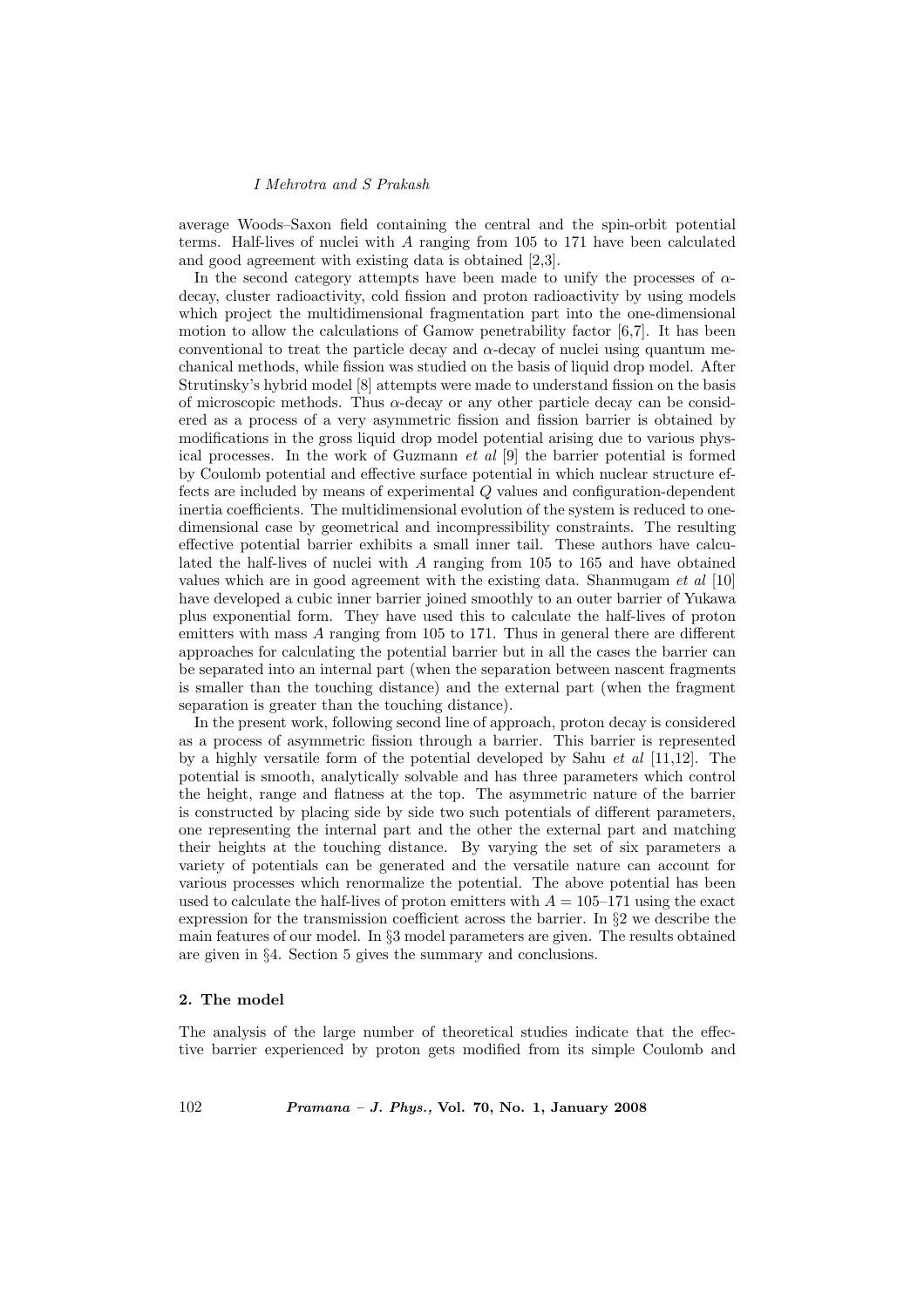#### Proton radioactivity with analytically solvable potential

centrifugal form due to various physical processes like coupling between relative motion and the internal degrees of freedom, static deformation, collective vibration, inelastic excitation etc. Shi and Swiatecki [13] have shown that inclusion of the nuclear proximity attraction reduces the height of the Coulomb barrier substantially. Jenson and Wong [14] have observed that the nuclear interaction modifies the Coulomb barrier such that it has a parabolic shape near its top. Guzmann et al [9] have developed effective liquid drop model potential barrier for proton emission of heavy nuclei which has a small inner tail arising due to renormalization effects in the inner region. Shanmugam *et al*  $[10,15,16]$  have shown that the barrier potential in the post-scission region gets modified due to change in the nuclear interaction energy by finite range effects, quadrupole deformation of the daughter nucleus etc. Their barrier potential is represented by Yukawa plus exponential potential in the outer region, and a narrow cubic potential form given by Nix [17] in the inner region. Thus in the simplest picture where one visualizes the proton emission as basically a one-dimensional barrier transmission problem, this notion of modification of the barrier due to various renormalization processes can be incorporated by developing a versatile potential barrier with variable asymmetry, height, range and flatness at the top. In the present work we have used the versatile potential barrier developed by Sahu et al from Ginnochio potential [18] to describe the phenomenon of proton radioactivity. The phenomenon of proton emission reduced to one-dimensional motion of proton in an effective potential field is described by the Schrödinger equation as

$$
\frac{-\hbar^2}{2\mu} \frac{\mathrm{d}^2 \psi(r)}{\mathrm{d}r^2} + V(r)\psi(r) = E\psi(r),\tag{1}
$$

where  $\mu$  is the reduced mass of the proton-daughter nucleus system. The potential  $V(r)$  has two components, inner barrier in the overlapping region  $(r < C<sub>t</sub>)$  and outer barrier in the non-overlapping region  $(r > C_t)$ , and are given by [12]

$$
V(r) = V_{01}[\lambda_1^2 \nu_1(\nu_1 + 1)(1 - y_1^2) + \xi_1] \text{ if } 0 \le r < C_t
$$
  
\n
$$
V(r) = V_{02}[\lambda_2^2 \nu_2(\nu_2 + 1)(1 - y_2^2) + \xi_2] \text{ if } r > C_t
$$
\n(2)

and

$$
\xi_1 = \frac{1 - \lambda_1^2}{4} [5(1 - \lambda_1^2)y_1^4 - (7 - \lambda_1^2)y_1^2 + 2](1 - y_1^2),
$$
  
\n
$$
\xi_2 = \frac{1 - \lambda_2^2}{4} [5(1 - \lambda_2^2)y_2^4 - (7 - \lambda_2^2)y_2^2 + 2](1 - y_2^2),
$$

where  $V_{01}$  and  $V_{02}$  are the strengths of the potential in MeV. The parameter  $\nu$ measures the height of the barrier and the parameter  $\lambda$  describes the shape of the barrier.  $C_t$  is the touching configuration of the two nuclei with  $C_i$  as the Susmann central radii

$$
C_i = R_i - \frac{r_0^2}{R_i} \tag{3}
$$

with surface radius  $r_0 = 0.99$  fm,  $R_i = 1.13 A_i^{1/3}$  and  $C_t = C_1 + C_2$ ,  $i = 1, 2$ . We define a new dimensionless variable  $\rho_n = (r - C_t)b_n$  with  $b_n = \sqrt{2\mu V_0/\hbar^2}$ ,  $n = 1, 2$ .  $b_n$  has the dimensions of [length]<sup>-1</sup>.  $\rho_n$  is related to the variable  $y_n$  as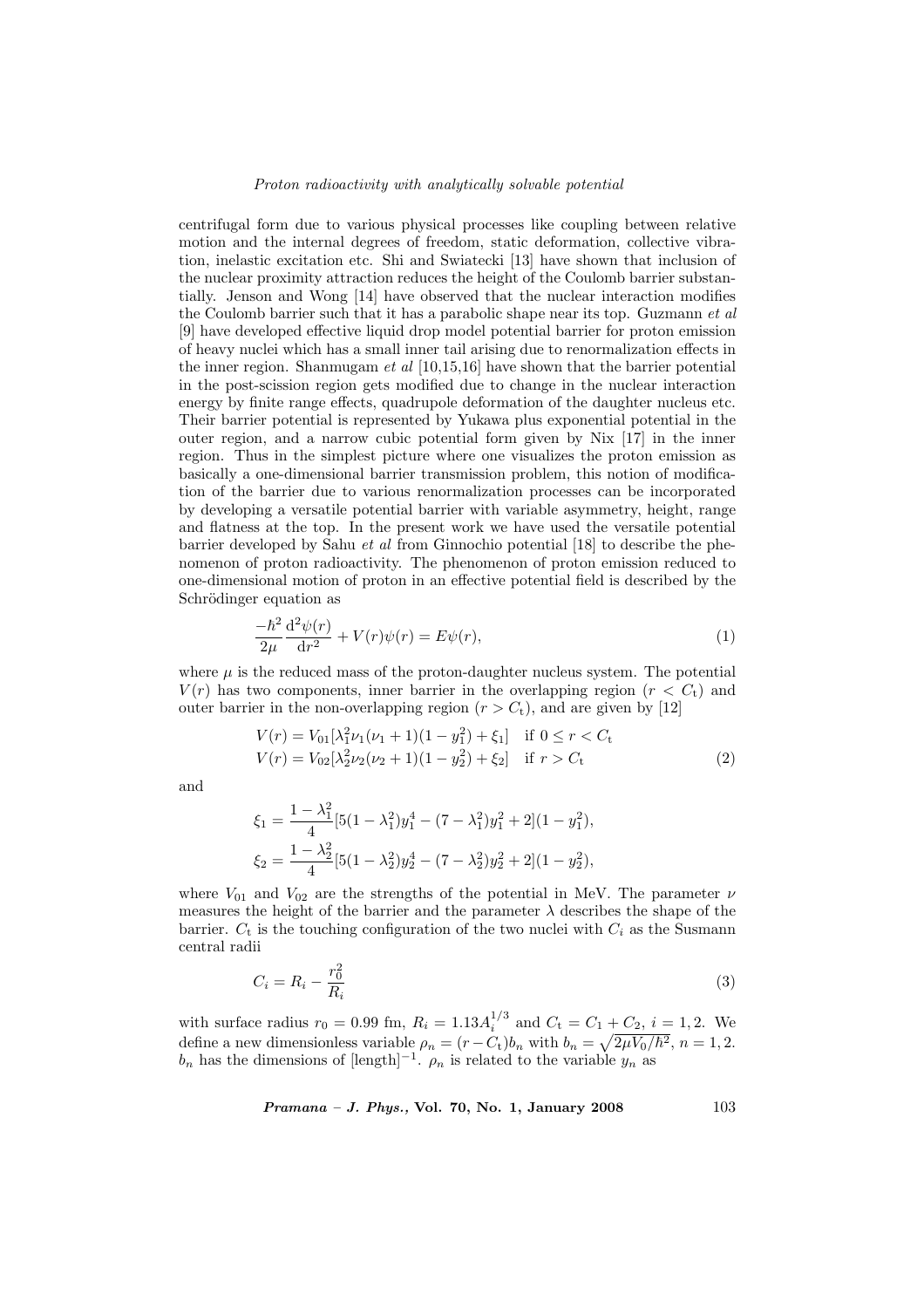$$
\rho_n = \frac{1}{\lambda_n^2} \left[ \tanh^{-1} y_n - (1 - \lambda_n^2)^{1/2} \tanh^{-1} (1 - \lambda_n^2)^{1/2} y_n \right]. \tag{4}
$$

The ranges of variation of r,  $\rho_n$  and  $y_n$  are as follows. In the interior side r varies from 0 to  $C_t$ ,  $\rho_1$  varies from  $-C_t b_1$  (large) to 0 while  $y_1$  starts with a value close to −1 and ends up with zero at  $r = C_t$ . In the outer side, while r goes from  $C_t$  to  $\infty$ ,  $\rho_2$  varies from 0 to  $\infty$  and hence,  $y_2$  varies from 0 to 1. The parameters  $\lambda_1$ ,  $\nu_1$ specify the potential in the interior region  $r < C_t$  and the parameters  $\lambda_2$ ,  $\nu_2$  specify the potential in the outer region  $r > C_t$ .

The expression of the potential on the interior side gives us the value at  $r =$  $C_t(y_1 = 0)$  as the height of the barrier

$$
V_{\rm B1} = V_{01} \left[ \lambda_1^2 \left( \nu_1^2 + \nu_1 - \frac{1}{2} \right) + \frac{1}{2} \right]. \tag{5}
$$

The height of the potential at  $r = C_t(y_2 = 0)$  obtained for the outer region from the eq.  $(2)$  is

$$
V_{\text{B2}} = V_{02} \left[ \lambda_2^2 \left( \nu_2^2 + \nu_2 - \frac{1}{2} \right) + \frac{1}{2} \right]. \tag{6}
$$

A single barrier of certain height  $V_{\rm B}$  in MeV at  $r = C_{\rm t}$  is set by taking

$$
V_{01} = \frac{V_{\rm B}}{\left[\lambda_1^2(\nu_1^2 + \nu_1 - \frac{1}{2}) + \frac{1}{2}\right]}
$$
\n(7)

and

$$
V_{02} = \frac{V_{\rm B}}{\left[\lambda_2^2 \left(\nu_2^2 + \nu_2 - \frac{1}{2}\right) + \frac{1}{2}\right]}
$$
\n(8)

so that  $V_{B1} = V_{B2} = V_B$ .

By varying the parameters  $V_{\text{B}}$ ,  $\nu$  and  $\lambda$ , the height, range and flatness at the top can be changed and a variety of potentials can be generated. Thus the highly versatile nature of the potential makes it suitable for use in the proton radioactivity study. The asymmetric potential barrier  $V(r)$  is analytically solvable and exact expression for the transmission coefficient across the barrier is given as [11]

$$
T = \frac{16\pi^4 \lambda_1 \lambda_2 h_1 h_2}{[(\lambda_2^2 |L_1|^2 + \lambda_1^2 |L_2|^2)(s_1^2 + h_1^2)(s_2^2 + h_2^2) + 8\pi^4 \lambda_1 \lambda_2 (s_1 s_2 + h_1 h_2)]},\tag{9}
$$

$$
s_1 = \sin(\pi \bar{\nu}_1), \quad s_2 = \sin(\pi \bar{\nu}_2), \quad h_1 = \sinh\left(\frac{\pi k_1}{\lambda_1^2}\right), h_2 = \sinh\left(\frac{\pi k_2}{\lambda_2^2}\right), \quad k_1 = \sqrt{\frac{Q}{V_{01}}}, \quad k_2 = \sqrt{\frac{Q}{V_{02}}},
$$

where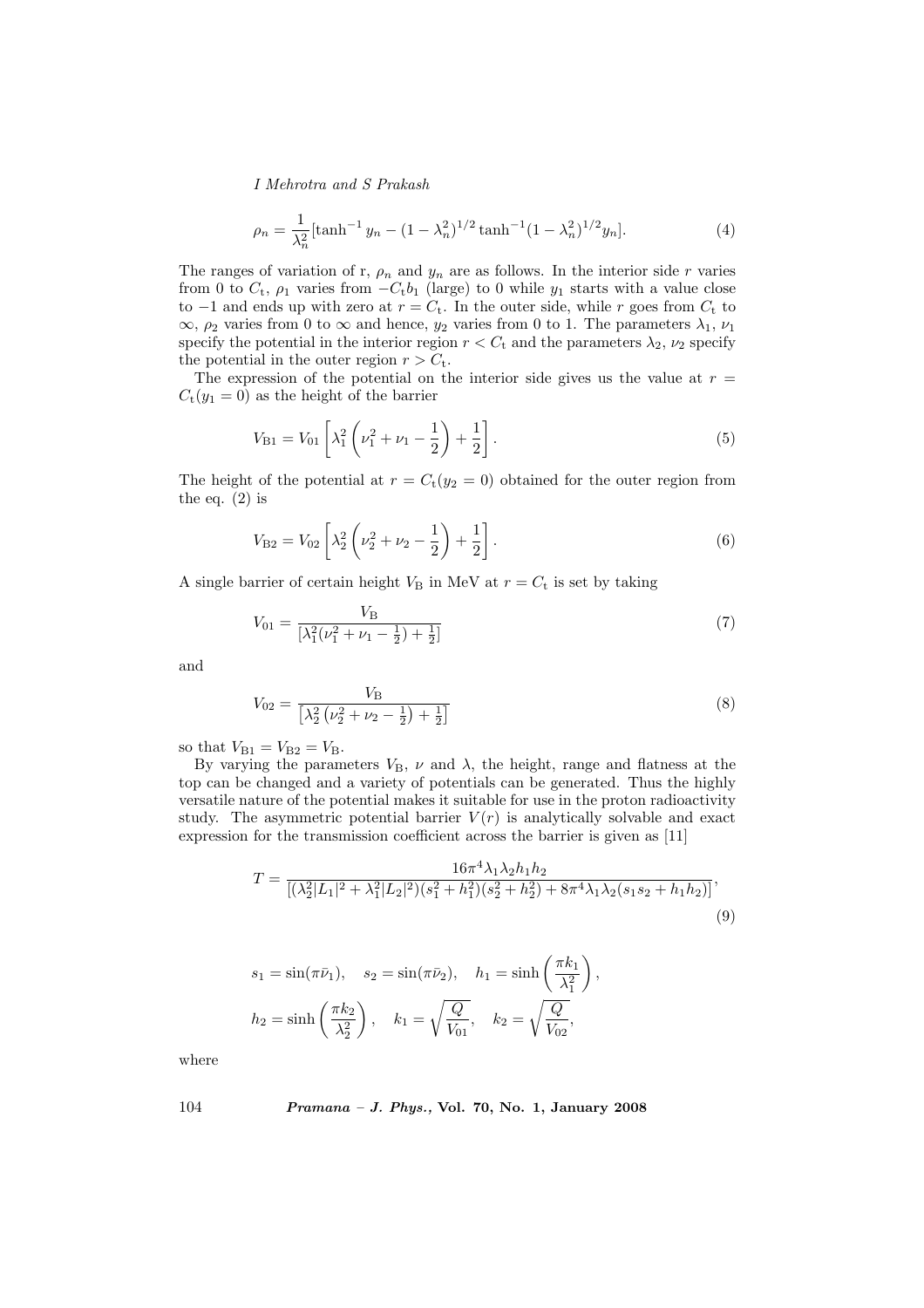Proton radioactivity with analytically solvable potential

$$
\bar{\nu}_1 = \left[\frac{1}{4} - \nu_1(\nu_1 + 1) + \frac{\lambda_1^2 - 1}{\lambda_1^4} k_1^2\right]^{1/2} - \frac{1}{2},
$$
  
\n
$$
\bar{\nu}_2 = \left[\frac{1}{4} - \nu_2(\nu_2 + 1) + \frac{\lambda_2^2 - 1}{\lambda_2^4} k_2^2\right]^{1/2} - \frac{1}{2}.
$$
\n(10)

The above expression is applicable for  $\ell = 0$  angular momentum state of the emitted proton. For higher angular momentum states an additional centrifugal term  $V_{\ell} = [\hbar^2/2\mu]\ell(\ell+1)/r^2$  should be incorporated in the Schrödinger eq. (1). As it is not possible to solve exactly the Schrödinger equation with this potential  $V_{\ell}$ incorporated in the potential given by eq. (1), we approximately incorporate the effect of this term by making the  $\ell$ -dependence as follows:

(i) s-wave height  $V_{\rm B}$  at  $\rho = 0$  is replaced by the partial wave height

$$
V_{\rm B\ell} = V_{\rm B} + \frac{\hbar^2}{2\mu} \frac{\ell(\ell+1)}{C_{\rm t}^2}.
$$
\n(11)

(ii) The parameters  $\nu_{1\ell}$  and  $\nu_{2\ell}$  describing the range of the potential in the interior and the outer region are taken as

$$
\nu_{1\ell} = \alpha_1 + \beta_1 \ell, \quad \nu_{2\ell} = \alpha_2 + \beta_2 \ell (\ell + 1). \tag{12}
$$

The decay rate has been calculated by

$$
P = P_0 T,
$$

where the assault frequency  $P_0$  is calculated from the zero point vibration energy  $E_{\nu} = 1/2hP_0$ . The zero point vibration energy used in the present calculations are the same as those described in [19] immediately after eq.  $(4)$ . The half-life t is calculated as

$$
t = \log_e 2/P.
$$
\n<sup>(13)</sup>

The transmission coefficient can also be calculated in the WKB method from the expression

$$
T = \exp\left[-2\int_{r_1}^{r_2} k(r)dr\right]
$$
\n(14)

with

$$
k(r) = \sqrt{\frac{2\mu}{\hbar^2} [V(r) - Q]}.
$$
\n(15)

Here  $V(r)$  is the potential barrier. The inner and outer turning points  $r_1$  and  $r_2$ respectively are determined using the experimental Q value of the decay in equation  $V(r) = Q.$ 

*Pramana - J. Phys.*, Vol. 70, No. 1, January 2008 
$$
105
$$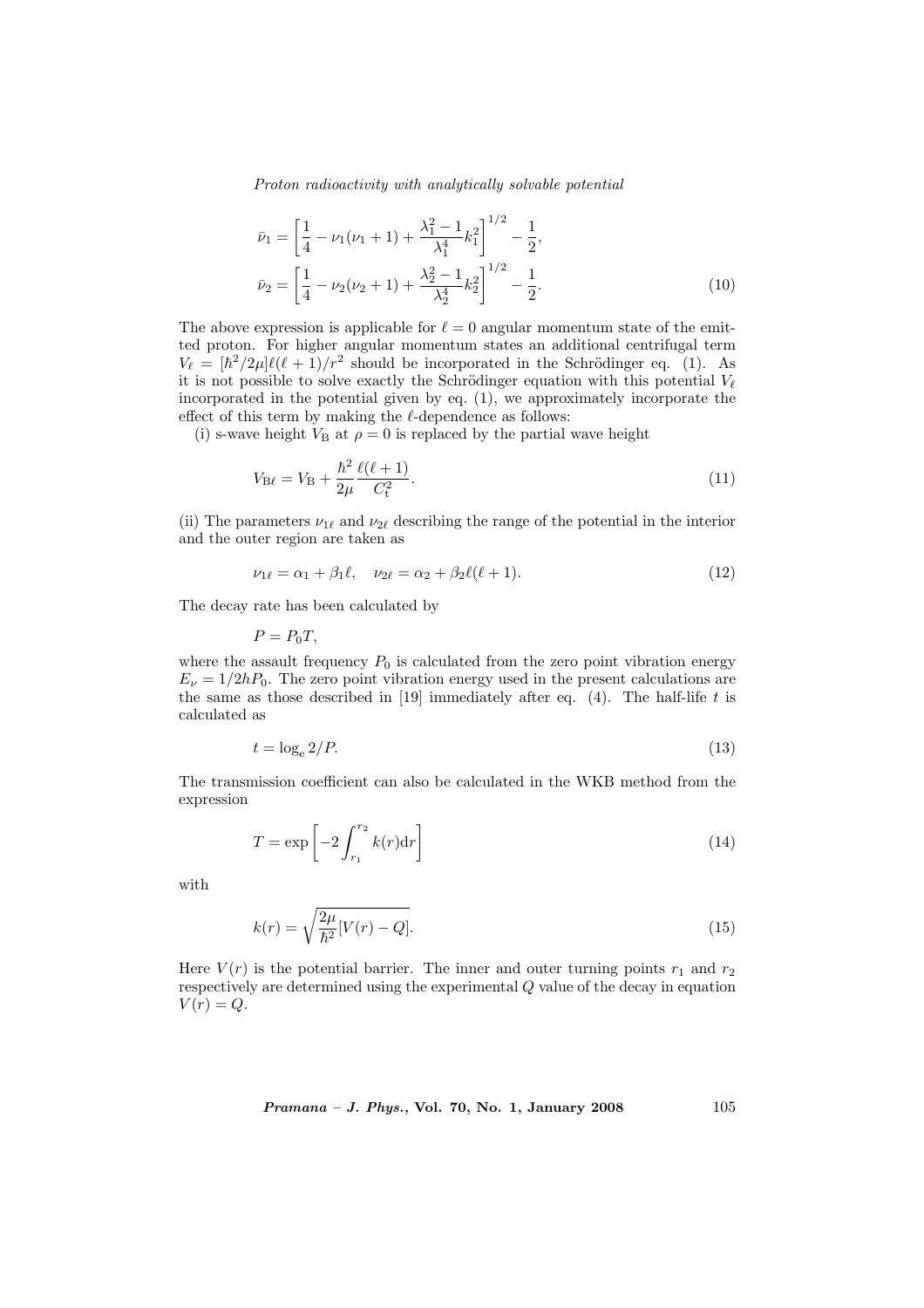#### 3. Model parameters

The above potential has six parameters  $\lambda_1$ ,  $\nu_1$ ,  $V_{01}$  and  $\lambda_2$ ,  $\nu_2$ ,  $V_{02}$ , describing the potential on either side of the merger. These parameters are connected to each other through the expressions obtained by equating the two side of the barrier at  $r = C_{t}(\rho = 0)$ 

$$
V_{\rm B} = V_{01} \left[ \lambda_1^2 \left( \nu_1^2 + \nu_1 - \frac{1}{2} \right) + \frac{1}{2} \right] = V_{02} \left[ \lambda_2^2 \left( \nu_2^2 + \nu_2 - \frac{1}{2} \right) + \frac{1}{2} \right].
$$

This composite barrier can become symmetric, asymmetric, more flat or less flat on either side depending on the values of the above parameters. In choosing the model parameters we are guided by the following considerations. In naive calculation the barrier height should correspond to the Coulomb plus the centrifugal potentials. For  $A = 105-171$ , the combined Coulomb and centrifugal potentials give rise to barriers of the order of 15 MeV [2]. But the earlier studies [13,14] show that inclusion of nuclear potential and various renormalization processes tend to reduce the barrier height substantially. For <sup>105</sup>Sb, Becchetti and Greenlees [20] and Balasubramanium and Arunachalam [21] have estimated the barrier height at the touching radius to be nearly 10 MeV for  $\ell = 2$  state, and 7 MeV for  $\ell = 0$  state. Barrier height for  $\ell = 2$  state in <sup>156</sup>Ta has also been estimated to be ≈10 MeV [9]. In the present work



**Figure 1.** Potential barriers for  $\ell = 0$  state proton emission as a function of r for the smallest and the largest values of  $\nu_{2\ell}$  which correspond to the nuclei  $167$ Ir and  $171$ Au respectively. Potential barriers for all the remaining nuclei have similar nature.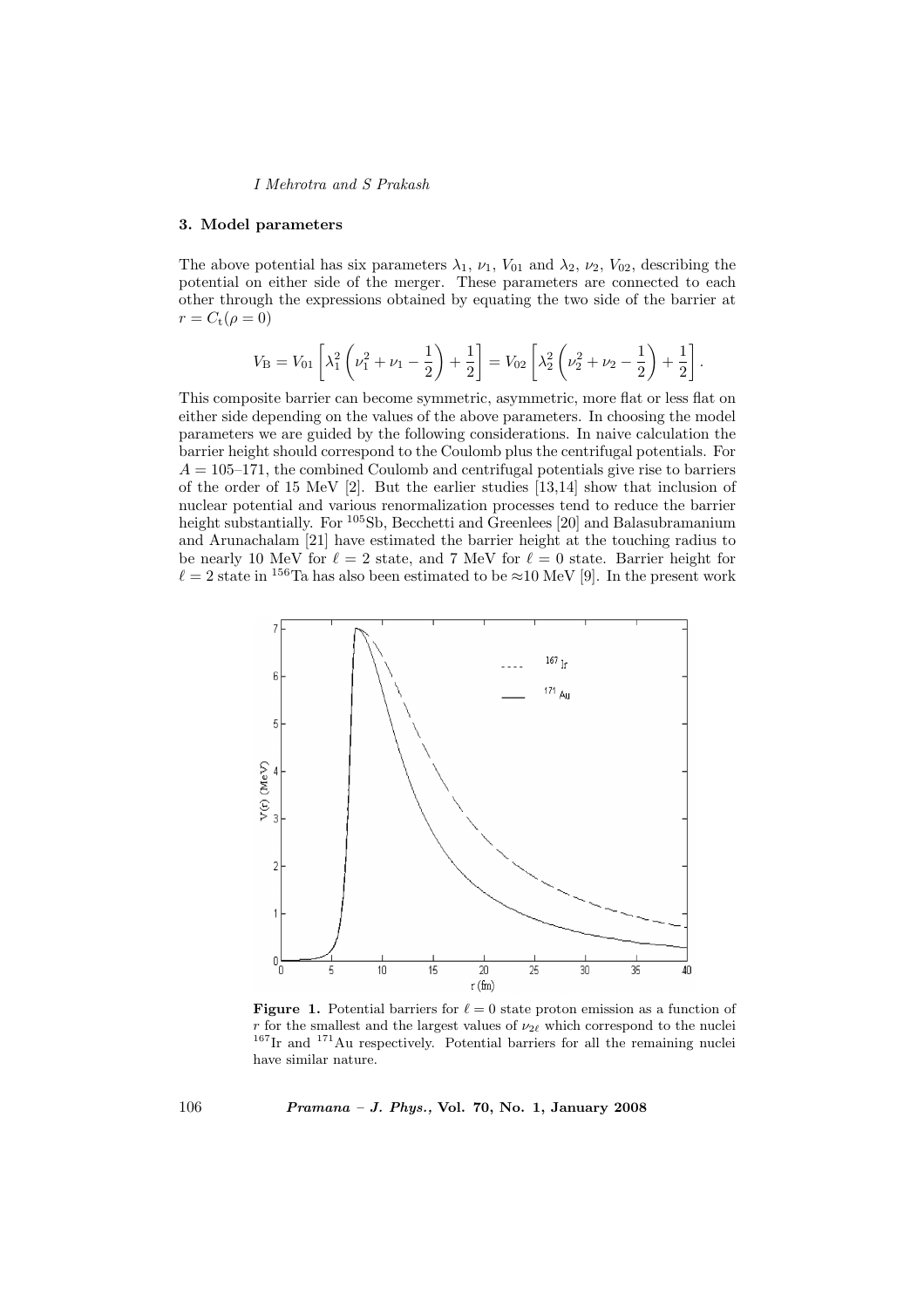|                          |                |            |                    |                                            |               | $\log_{10}(t)$ (s) |                     |           |            |          |
|--------------------------|----------------|------------|--------------------|--------------------------------------------|---------------|--------------------|---------------------|-----------|------------|----------|
|                          |                |            |                    |                                            |               |                    | Experi-             |           | Other work |          |
| Nucleus                  | $\ell$         | Q<br>(MeV) | $E_{\nu}$<br>(MeV) | $P_0$<br>$(\times 10^{19} \text{ s}^{-1})$ | $\nu_{2\ell}$ | Calculated         | mental<br>Ref. [21] | Ref. [17] | Ref. [9]   | Ref. [2] |
| 105S <sub>b</sub>        | $\overline{2}$ | 0.491      | 0.053              | 2.53                                       | 13.71         | 2.053              | 2.049               | 2.10      | 2.06       |          |
| 109 <sub>T</sub>         | $\overline{2}$ | 0.829      | 0.088              | 4.2                                        | 10.73         | $-4.01$            | $-4.00$             | $-4.30$   | $-4.46$    | $-5.00$  |
| $^{157}$ Ta              | $\Omega$       | 0.947      | 0.101              | 4.86                                       | 12.54         | $-0.519$           | $-0.523$            | $-0.05$   | $-1.22$    | $-0.66$  |
| $156\text{Ta}$           | $\overline{2}$ | 1.028      | 0.087              | 4.2                                        | 12.51         | $-0.609$           | $-0.62$             | $-0.49$   | $-0.93$    | $-1.01$  |
| $^{167}\mathrm{Ir}$      | $\Omega$       | 1.086      | 0.114              | 5.58                                       | 12.24         | $-0.945$           | $-0.959$            | $-0.88$   | $-1.55$    | $-1.44$  |
| $^{156}$ Ta <sup>*</sup> | 5              | 1.130      | 0.095              | 4.6                                        | 13.36         | 0.950              | 0.949               |           | 0.79       | $ \,$    |
| $146$ Tm                 | 5              | 1.140      | 0.096              | 4.65                                       | 12.5          | $-0.641$           | $-0.63$             | $-0.91$   | $-0.69$    | $-0.46$  |
| $166$ <sub>Ir</sub>      | $\overline{2}$ | 1.168      | 0.098              | 4.77                                       | 12.45         | $-0.827$           | $-0.824$            | $-1.19$   | $-0.98$    | $-1.68$  |
| $^{161}$ Re              | $\overline{0}$ | 1.214      | 0.129              | 6.24                                       | 10.85         | $-3.443$           | $-3.432$            | $-3.16$   | $-3.64$    | $-3.72$  |
| $151$ Lu                 | 5              | 1.255      | 0.133              | 6.45                                       | 13.44         | 0.84               | 0.89                | $-0.88$   | $-1.44$    | $-1.22$  |
| $^{167}\mathrm{Ir}^*$    | 5              | 1.261      | 0.134              | $6.5\,$                                    | 13.45         | 0.879              | 0.875               |           | $-2.69$    | 0.30     |
| $150$ $L_{11}$           | 5              | 1.283      | 0.108              | 5.24                                       | 12.28         | $-1.189$           | $-1.180$            | $-1.17$   | $-1.74$    | $-1.51$  |
| $150$ $\text{Li}^{*}$    | $\overline{2}$ | 1.317      | 0.112              | 5.4                                        | 10.31         | $-4.545$           | $-4.523$            |           |            | $-$      |
| $^{161}$ Re <sup>*</sup> | 5              | 1.338      | 0.142              | 6.9                                        | 12.74         | $-0.495$           | $-0.488$            |           | $-1.07$    | $-1.00$  |
| $166$ <sub>Ir</sub> *    | 5.             | 1.340      | 0.113              | 5.5                                        | 12.91         | $-0.085$           | $-0.076$            |           | $-0.55$    | $-0.48$  |
| $^{171}$ Au              | $\Omega$       | 1.469      | 0.157              | 7.6                                        | 10.0          | $-4.75$            | $-4.77$             |           |            |          |
| $^{171}$ A <sub>11</sub> | 5              | 1.718      | 0.183              | 8.8                                        | 11.65         | $-2.67$            | $-2.654$            | $-3.21$   | $-3.22$    | $-3.41$  |
| $^{165}\mathrm{Ir}$      | 5              | 1.733      | 0.184              | 8.91                                       | 11.1          | $-3.48$            | $-3.469$            | $-3.73$   | $-4.17$    | $-3.96$  |

Proton radioactivity with analytically solvable potential

Table 1. The logarithm of half-lives of various proton emitters.

\*Denotes isomeric state of the parent nucleus.

we have taken  $V_B = 7$  MeV for  $\ell = 0$  for all the nuclei considered and height for higher  $\ell$  states has been estimated by adding centrifugal term  $[\hbar^2/2\mu]\ell(\ell+1)/C_t^2$ to  $V_{\rm B}$ . As  $\lambda$  increases potential falls off more sharply, whereas the range of the potential increases with  $\nu$ . Earlier studies have shown that the inner barrier is very narrow and sharply falling [9]. Shanmugam et al [10,15] and Duarte et al [22] have also shown in independent studies that the width of the inner barrier decreases with the decrease in the mass of the emitted particle. In view of this we have fixed  $\lambda_1 = 0.6, \nu_{1\ell} = 0.5$  indicative of a narrow sharply falling potential. The contribution of the inner barrier to the half-life values being small,  $\nu_{1\ell}$  is kept constant for all  $\ell$  values. As the outer potential barrier simulates the slowly falling long-ranged Coulomb barrier for  $\ell = 0$ , we have fixed  $\lambda_2 = 0.4$  and have varied  $\nu_{2\ell}$ starting from a large base value of 10 to 14 to reproduce the experimental data. The same procedure has been adopted for higher  $\ell$  states as well with barrier height  $V_{\rm B}$  replaced by  $V_{\rm B\ell}$ .

#### 4. Results

The half-lives of proton emitters in the range  $105 \leq A \leq 171$  are shown in table 1 and compared with the experimental data and other calculations. In all the cases good agreement with experimental results is obtained by varying the parameter  $\nu_{2\ell}$ which controls the range of the potential for fixed barrier height. The resulting barriers for the limiting values of  $\nu_{2\ell}$  are shown in figure 1 for  $\ell = 0$ . Variation of half-lives of proton emitters with Q values is shown in figure 2. It should be mentioned that the choice of the parameters is not unique. A change in the value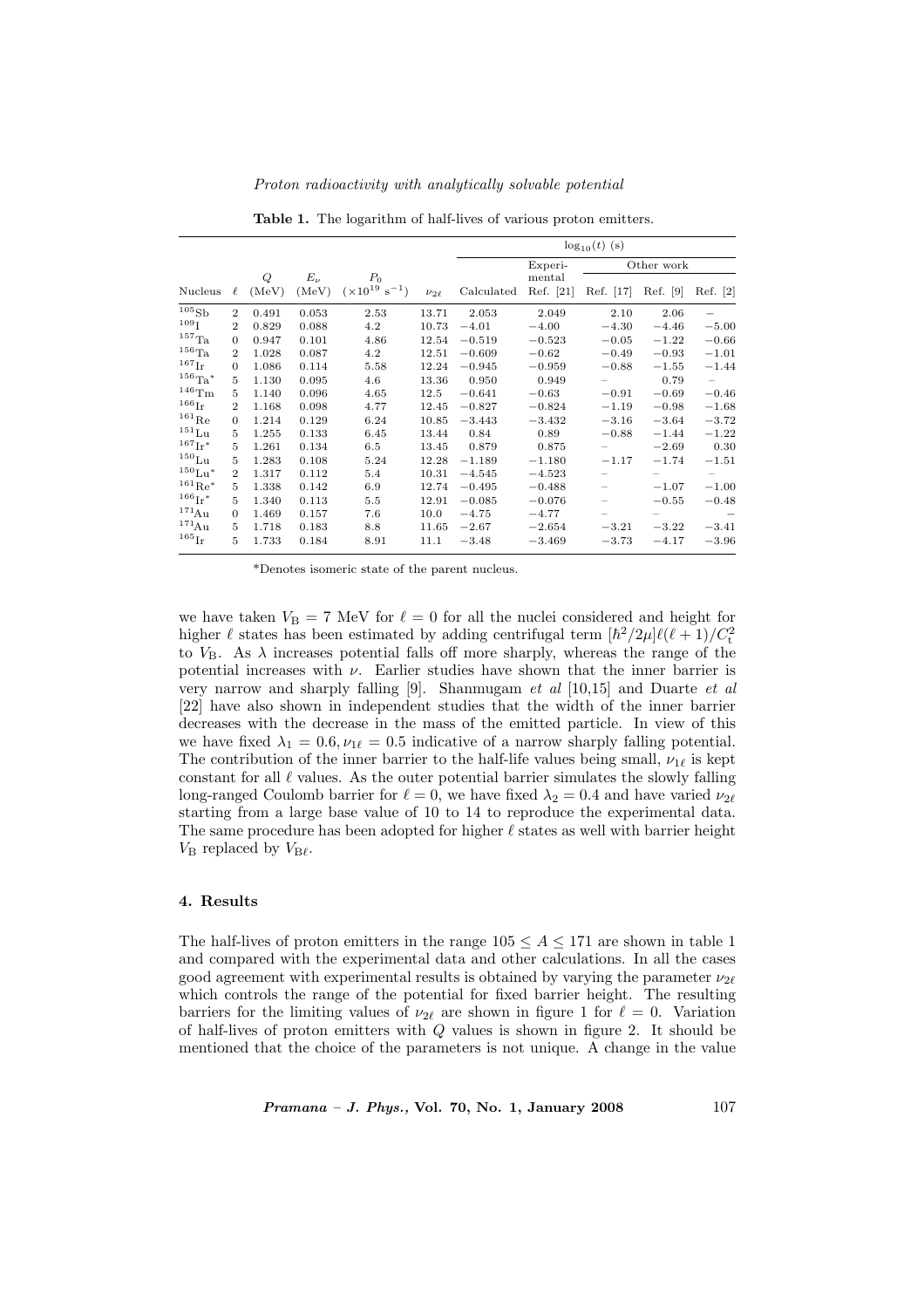I Mehrotra and S Prakash



Figure 2. The logarithm of half-lives of various proton emitters as a function of Q.

of  $\lambda$  can reproduce the experimental results equally well, provided the ratio  $\lambda/\nu$ is held constant with the constraint that  $\lambda/\nu < 1.4$ . For larger ratios the single barrier starts to become a double barrier with the pocket at the middle [11]. It is observed that the  $\nu_{2\ell}$  values obtained from best fit to experimental data vary almost observed that the  $\nu_{2\ell}$  values obtained from best in to experimental data vary almost<br>inversely with  $\sqrt{Q}$  for the same  $\ell$  but different nuclei. Taking  $\nu_{2\ell}$  for smallest  $Q$ inversely with  $\sqrt{Q}$  for the same  $\ell$  but different nuclei. Taking  $\nu_{2\ell}$  for smallest  $Q$  values as reference,  $\nu'_{2\ell}$  sare calculated from the relation  $\nu'_{2\ell} = [\sqrt{(Q/Q')}] \nu_{2\ell}$  for constant  $\ell$ . These values are compared with the  $\nu_{2\ell}$  values obtained from best fit to the experimental half-life values in table 2. From eq. (12) constant  $\alpha_2 = \nu_{2\ell}$ for  $\ell = 0$  and  $\beta_2$ s are obtained by putting the values of  $\nu_{2\ell}$  for different  $\ell$ s. These values are shown in table 3 for different nuclei. The constant  $\beta_2$  ranges from 0.02 to 0.13.

#### 5. Summary and conclusions

In conclusion we can say that whatever be the origin (microscopic or collective), in a simple picture study of proton radioactivity reduces to transmission of a particle through a potential barrier similar to the process of a very asymmetric fission. As a combined effect of all the possible modifications due to various renormalization processes one expects a dramatic change in the shape, range and asymmetry of the barrier. Earlier studies indicate that the modified barrier has a narrow tail in the inner region, parabolic shape at the top and a long Coulombic tail for all the partial waves in the outer region. The present calculation has distinct advantages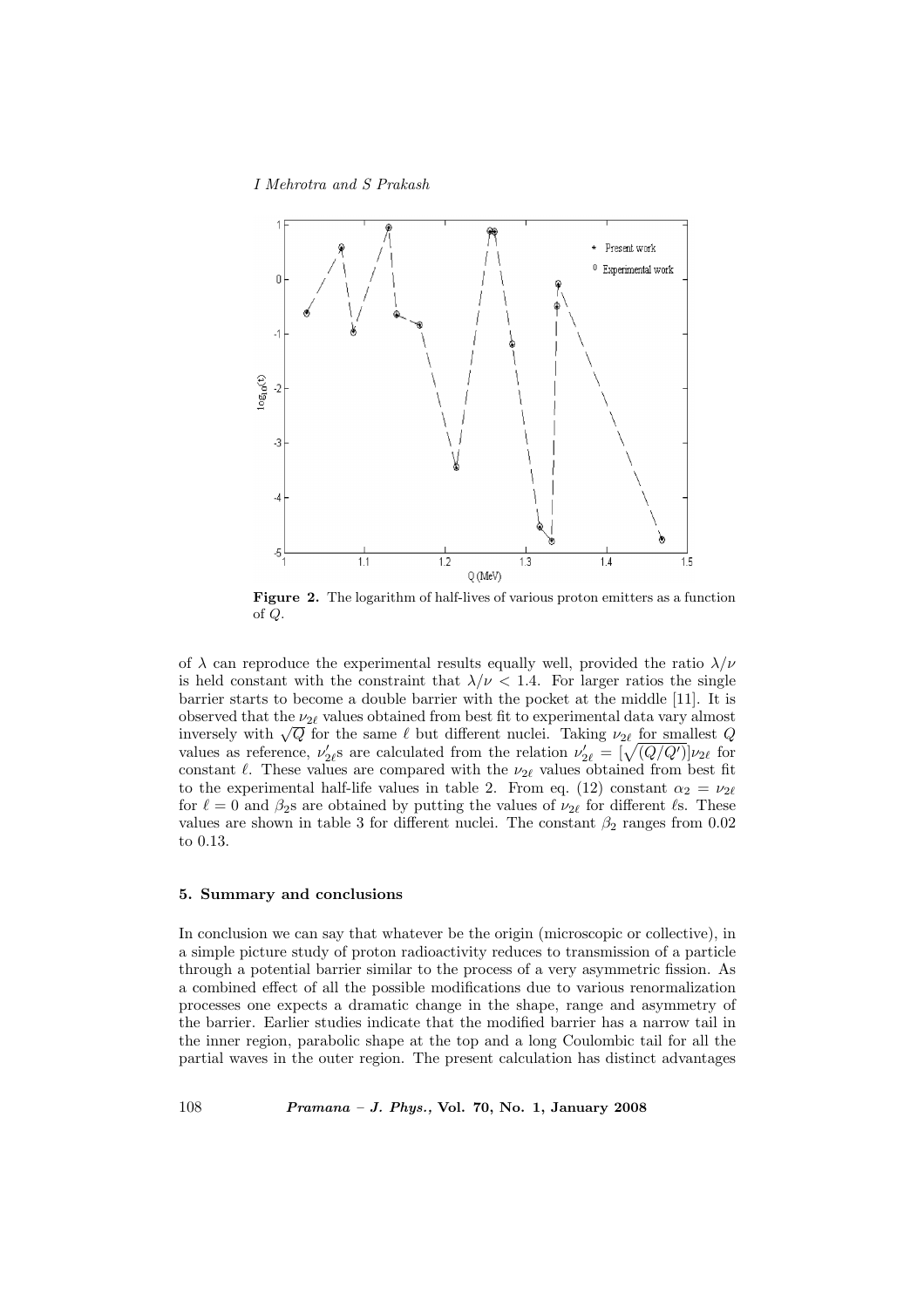Proton radioactivity with analytically solvable potential

| <b>Nucleus</b>      | $\ell$         | $Q$ (MeV) | $\nu_{2\ell}$ | $\nu'_{2\ell}$ |
|---------------------|----------------|-----------|---------------|----------------|
| $167$ Ir            | $\overline{0}$ | 1.086     | 12.24         |                |
| $^{177}\mathrm{Tl}$ | 0              | 1.180     | 12.06         | 11.74          |
| $^{161}\mathrm{Re}$ | 0              | 1.214     | 10.85         | 11.58          |
| $^{171}\mathrm{Au}$ | $\theta$       | 1.469     | 10.0          | 10.52          |
| $^{156}\mathrm{Ta}$ | $\overline{2}$ | 1.028     | 12.51         |                |
| $^{147}\mathrm{Tm}$ | $\overline{2}$ | 1.139     | 11.1          | 11.88          |
| $^{166}\mathrm{Ir}$ | $\overline{2}$ | 1.168     | 12.54         | 11.74          |
| $^{150}\mathrm{Lu}$ | $\overline{2}$ | 1.317     | 10.4          | 11.05          |
| $^{151}\mathrm{Lu}$ | $\overline{2}$ | 1.332     | 10.31         | 10.99          |
| $^{147}\mathrm{Tm}$ | 5              | 1.071     | 13.17         |                |
| $^{156}\mathrm{Ta}$ | 5              | 1.130     | 13.36         | 12.82          |
| $^{151}\mathrm{Lu}$ | $\overline{5}$ | 1.255     | 13.44         | 12.17          |
| $^{167}\mathrm{Ir}$ | 5              | 1.261     | 13.45         | 12.14          |
| $^{150}\mathrm{Lu}$ | 5              | 1.283     | 12.28         | 12.03          |
| $166$ <sub>Ir</sub> | 5              | 1.340     | 12.91         | 11.77          |
| $^{161}\mathrm{Re}$ | 5              | 1.338     | 12.74         | 11.78          |
| $^{171}\mathrm{Au}$ | 5              | 1.718     | 11.65         | 10.4           |

Table 2. Comparison of  $\nu_{2\ell}$  values obtained from best fit to experimental **Table 2.** Comparison of  $\nu_{2\ell}$  values obtained from best fit to experiment data with those obtained from relation  $\nu'_{2\ell} = [\sqrt{(Q/Q')}] \nu_{2\ell}$  for constant  $\ell$ .

Table 3.  $\beta_2$  values for different nuclei calculated from eq. (12).  $\alpha_2$  is equal to  $\nu_{2\ell}$  for  $\ell = 0$  state.

| Nucleus             | $\alpha_2$ | $\beta_2$ |
|---------------------|------------|-----------|
| $^{161}{\rm Re}$    | 10.85      | 0.06      |
| $^{167}\mathrm{Ir}$ | 12.24      | 0.04      |
| $^{171}\mathrm{Au}$ | 10.0       | 0.06      |
| $^{147}$ Tm         | 10.58      | 0.09      |
| $^{150}\mathrm{Lu}$ | 9.93       | 0.08      |
| $^{151}\mathrm{Lu}$ | 9.53       | 0.13      |
| $^{156}\mathrm{Ta}$ | 12.30      | 0.04      |
| $^{166}\mathrm{Ir}$ | 12.34      | 0.02      |
|                     |            |           |

over the previous works [9,16] employing similar techniques. Firstly, in the present method it has been possible to parameterize the complete geometrical shape of the barrier. Secondly, exact expression for the transmission coefficient through the barrier has been used to calculate the half-lives whereas in the earlier studies transmission probabilities through the barrier have been calculated using WKB approximation method. In order to compare the exact transmission probabilities with those obtained in WKB method we have made calculations of transmission probabilities for different symmetric potentials. The results are shown in table 4. It is observed that the WKB method overestimates the transmission probabilities as compared to the exact value and the discrepancy increases with increasing range of the barrier. The energy of the proton  $E_p \approx [A - 1/A]Q$ , where A is the mass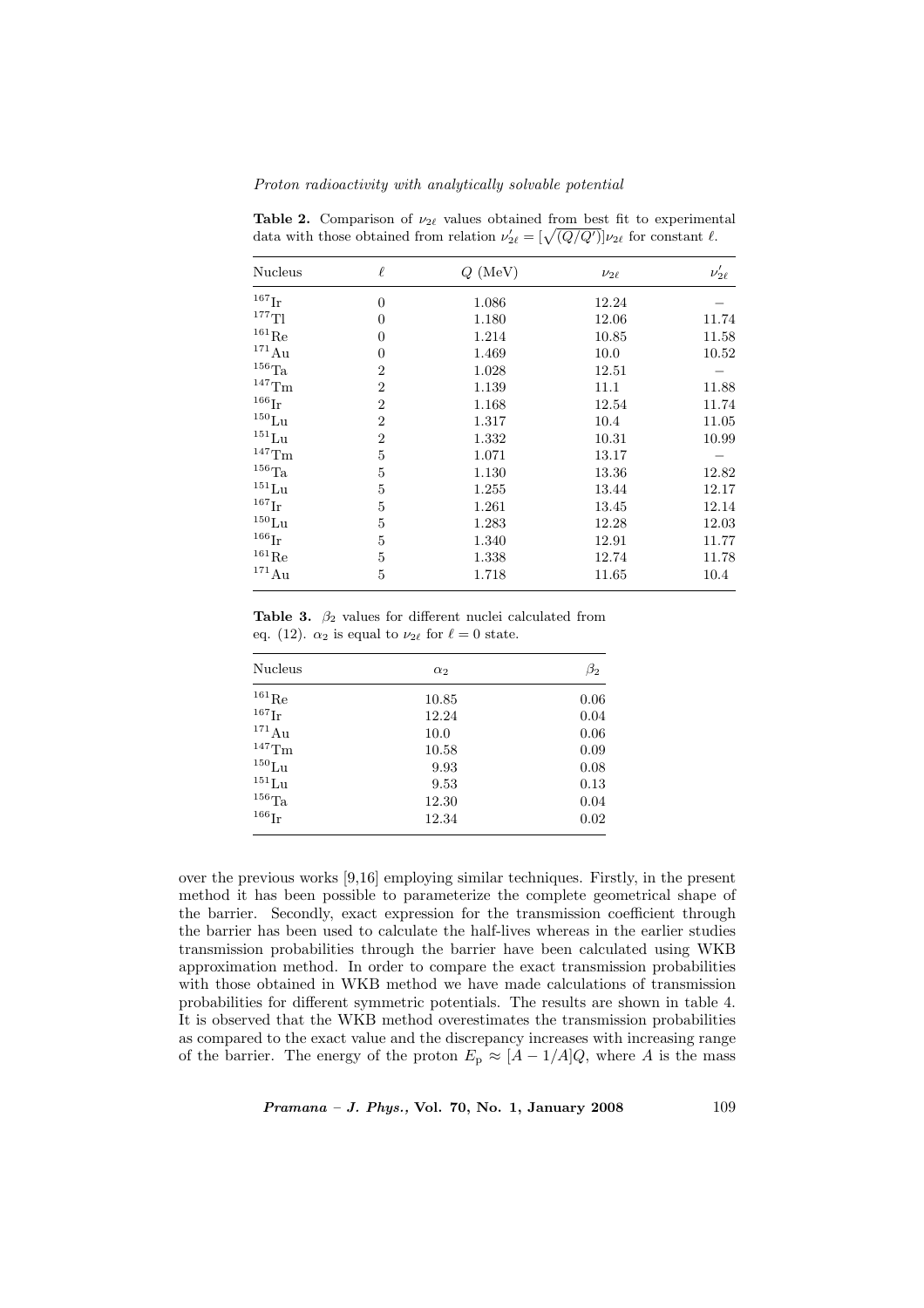Table 4. Comparison of half-life values of  $109$ I obtained with the exact-transmission coefficient and with the WKB method for different symmetric potentials  $(\nu_1 = \nu_2$  $\nu; \lambda_1 = \lambda_2 = 0.6$ ) and  $V_B = 10$  MeV.

| $\log_{10}(t)$ (s) |           |  |
|--------------------|-----------|--|
| Exact              | WKB       |  |
| $-16.122$          | $-16.280$ |  |
| $-14.402$          | $-14.696$ |  |
| $-12.729$          | $-13.14$  |  |
| $-11.078$          | $-11.616$ |  |
| $-9.439$           | $-10.122$ |  |
| $-7.806$           | $-8.543$  |  |
| $-6.178$           | $-7.095$  |  |
|                    |           |  |

number of the decaying nucleus. For Q ranging between 0.5 MeV and 1.75 MeV the de Broglie wavelength of the proton lies between 20 fm  $< \lambda_{\rm B} < 42$  fm and is comparable to the width of the barrier. This makes the tunneling more quantal in nature and thus the semiclassical WKB method has limited validity. Also our method of calculating the assault frequency from the zero point vibration energy data of ref. [19] is more appropriate compared to the methods used in refs [9] and [16]. Guzman et al [9] have used a constant value of  $5 \times 10^{20}$  s<sup>-1</sup> for the assault frequency whereas Shanmugam et al [16] have estimated the assault frequency from the relative motion of the fragments in the range described by the sum of Sussmann central radii of the parent and the daughter nuclei. To sum up, the potential used in the present work is highly versatile in nature. Hitherto, a potential which parameterizes the full geometry of the proton emission barrier and also admits exact expression for the transmission coefficient has been illusive. It can also be used in parameterization of the charged particle barrier formed in the event of  $\alpha$ -decay and also in the study of the barrier top resonances [23] in heavy ion nuclear reactions.

#### References

- [1] S Hofmann, Particle emission from nuclei edited by M Ivascu and D N Poenaru (CRC, Boca Raton, FL 2, 1989) vol. 2, chap. 2
- [2] S Aberg, P B Semmes and W Nazarewicz, Phys. Rev. C56, 1762 (1997)
- [3] B Buck and A C Merchant, Phys. Rev. C45, 1688 (1992)
- [4] A I Baz, Ya B Zel'dovich and A M Perelomov, Scattering reactions and decay in nonrelativistic quantum mechanics (Israel Program for Scientific translations, Jerusalem, 1969)
- [5] S A Gurvitz and G Kalbermann, *Phys. Rev. Lett.* **59**, 262 (1987)
- [6] M Goncalves and S B Duarte, Phys. Rev. C48, 2409 (1993)
- [7] O Rodriguez, F Guzmann, S B Duarte, O A P Tavares, F Garcia and M Goncalves, Phys. Rev. C59, 253 (1999)
- [8] V M Strutinsky, Nucl. Phys. A95, 420 (1967)